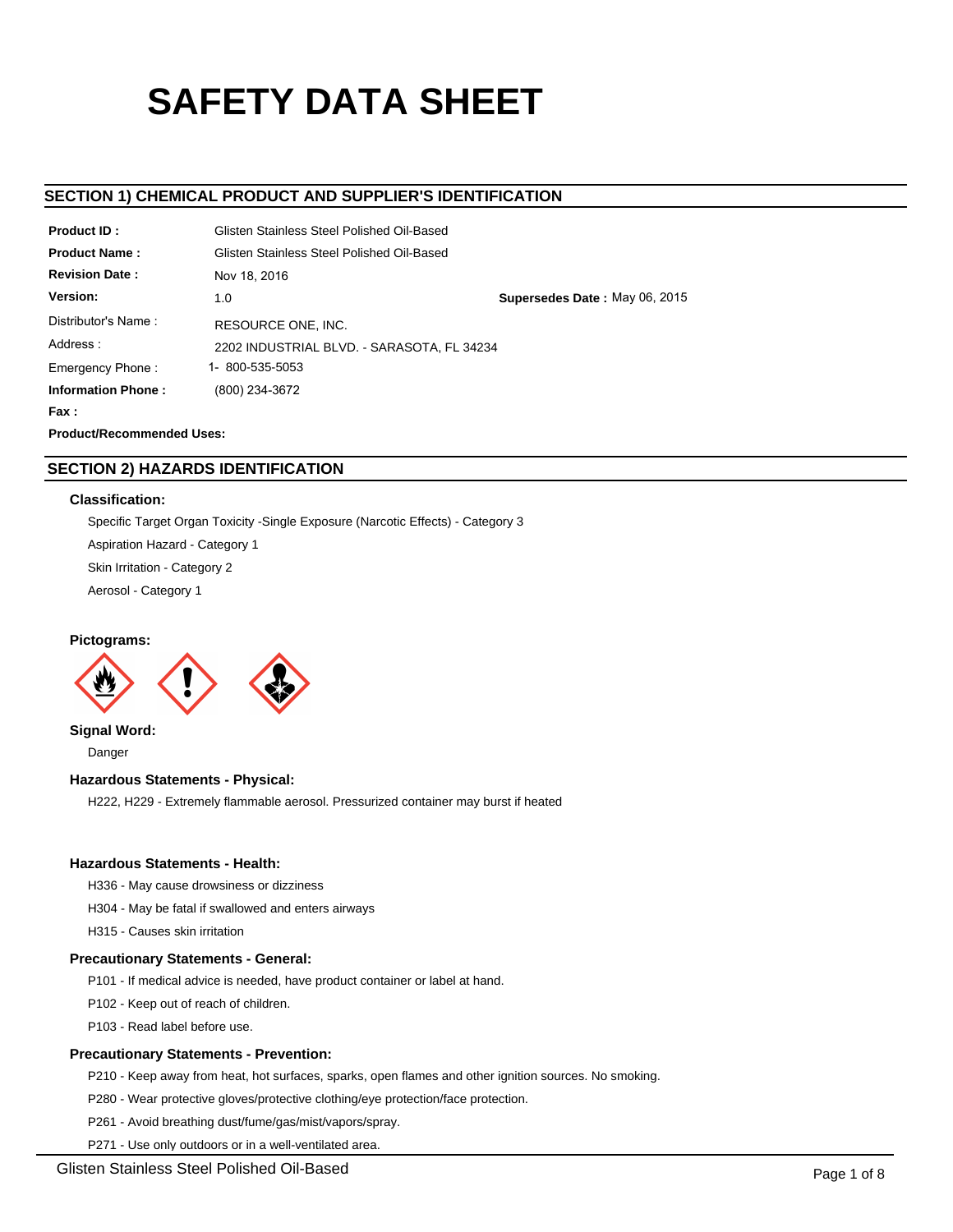P211 - Do not spray on an open flame or other ignition source.

P251 - Do not pierce or burn, even after use.

P264 - Wash thoroughly after handling.

# **Precautionary Statements - Response:**

P370 + P378 - In case of fire: Use water fog, dry chemical or carbon dioxide to extinguish.

P304 + P340 - IF INHALED: Remove person to fresh air and keep comfortable for breathing.

P312 - Call a POISON CENTER or doctor/physician if you feel unwell.

P301 + P310 - IF SWALLOWED: Immediately call a POISON CENTER or doctor/physician.

P331 - Do NOT induce vomiting.

P302 + P352 - IF ON SKIN: Wash with plenty of soap and water.

P332 + P313 - If skin irritation occurs: Get medical advice/attention.

P362 + P364 - Take off contaminated clothing and wash it before reuse.

## **Precautionary Statements - Storage:**

P235 - Keep cool.

P403 - Store in a well-ventilated place.

P405 - Store locked up.

P410 - Protect from sunlight.

P412 - Do not expose to temperatures exceeding 50°C/122°F.

## **Precautionary Statements - Disposal:**

P501 - Dispose of contents and container in accordance with all local, regional, national and international regulations.

# **SECTION 3) COMPOSITION / INFORMATION ON INGREDIENTS**

| <b>CAS</b>   | <b>Chemical Name</b>               | % by Weight  |  |
|--------------|------------------------------------|--------------|--|
| 0064742-47-8 | ISOPARAFFINIC PETROLEUM DISTILLATE | 35% - 63%    |  |
| 0000074-98-6 | <b>PROPANE</b>                     | $9\% - 20\%$ |  |
| 0008042-47-5 | MINERAL OIL, SLAB OIL              | 6% - 12%     |  |
| 0000106-97-8 | <b>BUTANE</b>                      | $5\% - 11\%$ |  |
| 0000079-20-9 | METHYL ACETATE                     | $3\% - 7\%$  |  |
| 0000075-28-5 | <b>ISOBUTANE</b>                   | $2\% - 5\%$  |  |
|              |                                    |              |  |

## **SECTION 4) FIRST-AID MEASURES**

## **Inhalation:**

Remove source of exposure or move person to fresh air and keep comfortable for breathing.

If exposed/feel unwell/concerned: Call a POISON CENTER/doctor.

Eliminate all ignition sources if safe to do so.

#### **Eye Contact:**

Remove source of exposure or move person to fresh air. Rinse eyes cautiously with lukewarm, gently flowing water for several minutes, while holding the eyelids open. Remove contact lenses, if present and easy to do. Continue rinsing for a duration of 15-20 minutes. Take care not to rinse contaminated water into the unaffected eye or onto the face. If eye irritation persists: Get medical advice/attention.

#### **Skin Contact:**

Take off immediately all contaminated clothing, shoes and leather goods (e.g. watchbands, belts). Gently blot or brush away excess product. Wash with plenty of lukewarm, gently flowing water for a duration of 15-20 minutes. Call a POISON CENTER/doctor if you feel unwell. Store contaminated clothing under water and wash before reuse or discard.

#### **Ingestion:**

Rinse mouth. Do NOT induce vomiting. Immediately call a POISON CENTER/doctor. If vomiting occurs naturally, lie on your side, in the recovery position.

Never give anything by mouth to an unconscious or convulsing victim. Keep person warm and quiet.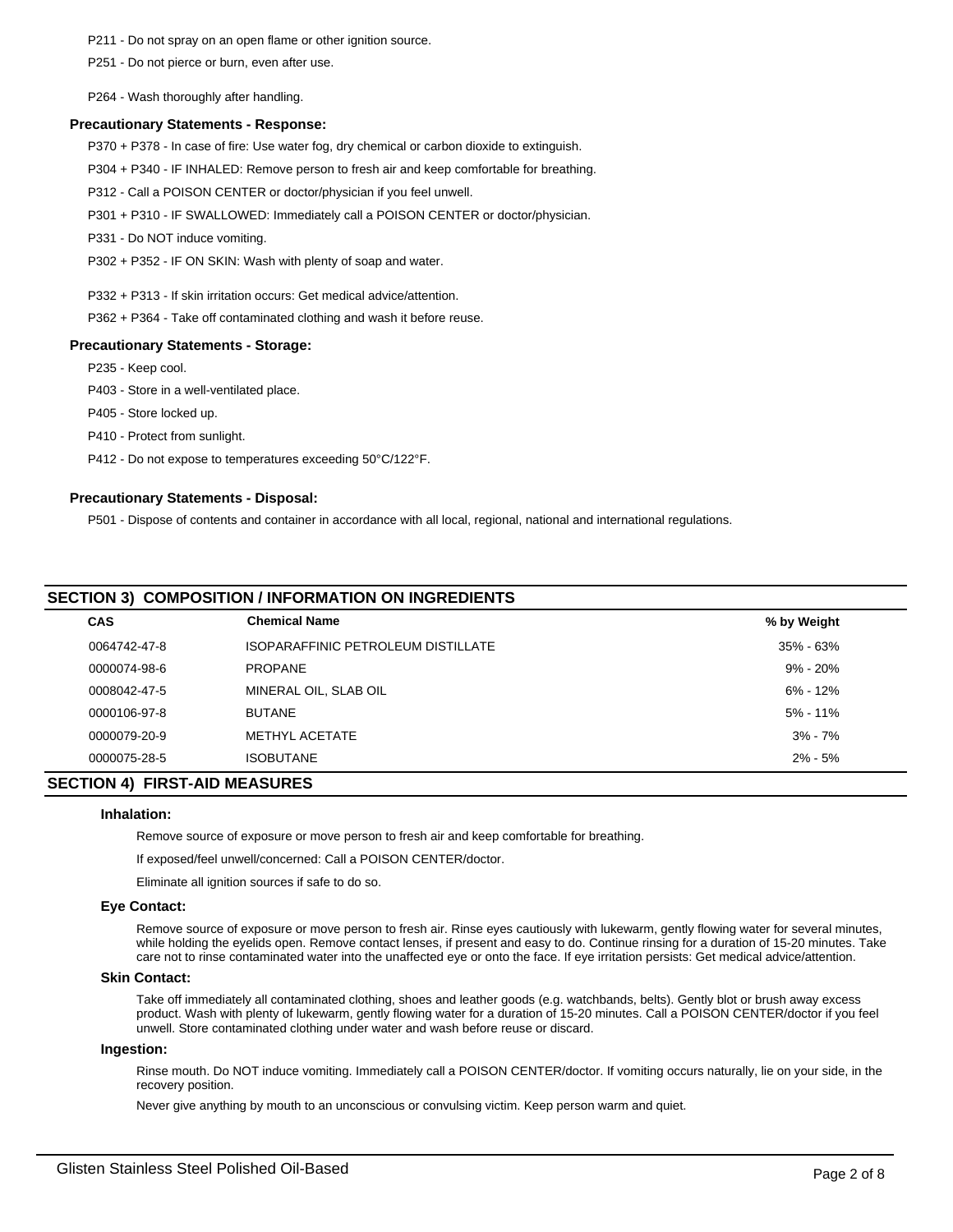## **Suitable Extinguishing Media:**

Use water, fog, dry chemical, or carbon dioxide.

Carbon dioxide can displace oxygen. Use caution when applying carbon dioxide in confined spaces. Simultaneous use of foam and water on the same surface is to be avoided as water destroys the foam.

## **Unsuitable Extinguishing Media:**

Water may be ineffective but can be used to cool containers exposed to heat or flame.

## **Specific Hazards in Case of Fire:**

Contents under pressure. Keep away from ignition sources and open flames. Exposure of containers to extreme heat and flames can cause them to rupture often with violent force.

Aerosol cans may rupture when heated.

Heated cans may burst.

In fire, will decompose to carbon dioxide, carbon monoxide

## **Fire-Fighting Procedures:**

Isolate immediate hazard area and keep unauthorized personnel out. Stop spill/release if it can be done safely. Move undamaged containers from immediate hazard area if it can be done safely. Water spray may be useful in minimizing or dispersing vapors and to protect personnel.

Dispose of fire debris and contaminated extinguishing water in accordance with official regulations.

## **Special Protective Actions:**

Wear protective pressure self-contained breathing apparatus (SCBA)and full turnout gear.

Care should always be exercised in dust/mist areas.

# **SECTION 6) ACCIDENTAL RELEASE MEASURES**

## **Emergency Procedure:**

Flammable/combustible material.

ELIMINATE all ignition sources (no smoking, flares, sparks, or flames in immediate area). Stay upwind; keep out of low areas. Immediately turn off or isolate any source of ignition. Keep unnecessary people away; isolate hazard area and deny entry. Do not touch or walk through spilled material. Clean up immediately. Use absorbent sweeping compound to soak up material and put into suitable container for proper disposal.

#### **Recommended Equipment:**

Safety glasses, gloves, vapor respirator

#### **Personal Precautions:**

ELIMINATE all ignition sources (no smoking, flares, sparks, or flames in immediate area). Use explosion proof equipment. Avoid breathing vapor. Avoid contact with skin, eye or clothing. Do not touch damaged containers or spilled materials unless wearing appropriate protective clothing.

#### **Environmental Precautions:**

Stop spill/release if it can be done safely. Prevent spilled material from entering sewers, storm drains, other unauthorized drainage systems and natural waterways by using sand, earth, or other appropriate barriers.

# **SECTION 7) HANDLING AND STORAGE**

#### **General:**

For industrial and institutional use only. For use by trained personnel only. Keep away from children. Wash hands after use. Do not get in eyes, on skin or on clothing. Do not breathe vapors or mists. Use good personal hygiene practices. Eating, drinking and smoking in work areas is prohibited. Remove contaminated clothing and protective equipment before entering eating areas. Eyewash stations and showers should be available in areas where this material is used and stored.

## **Ventilation Requirements:**

Use only with adequate ventilation to control air contaminants to their exposure limits. The use of local ventilation is recommended to control emissions near the source.

## **Storage Room Requirements:**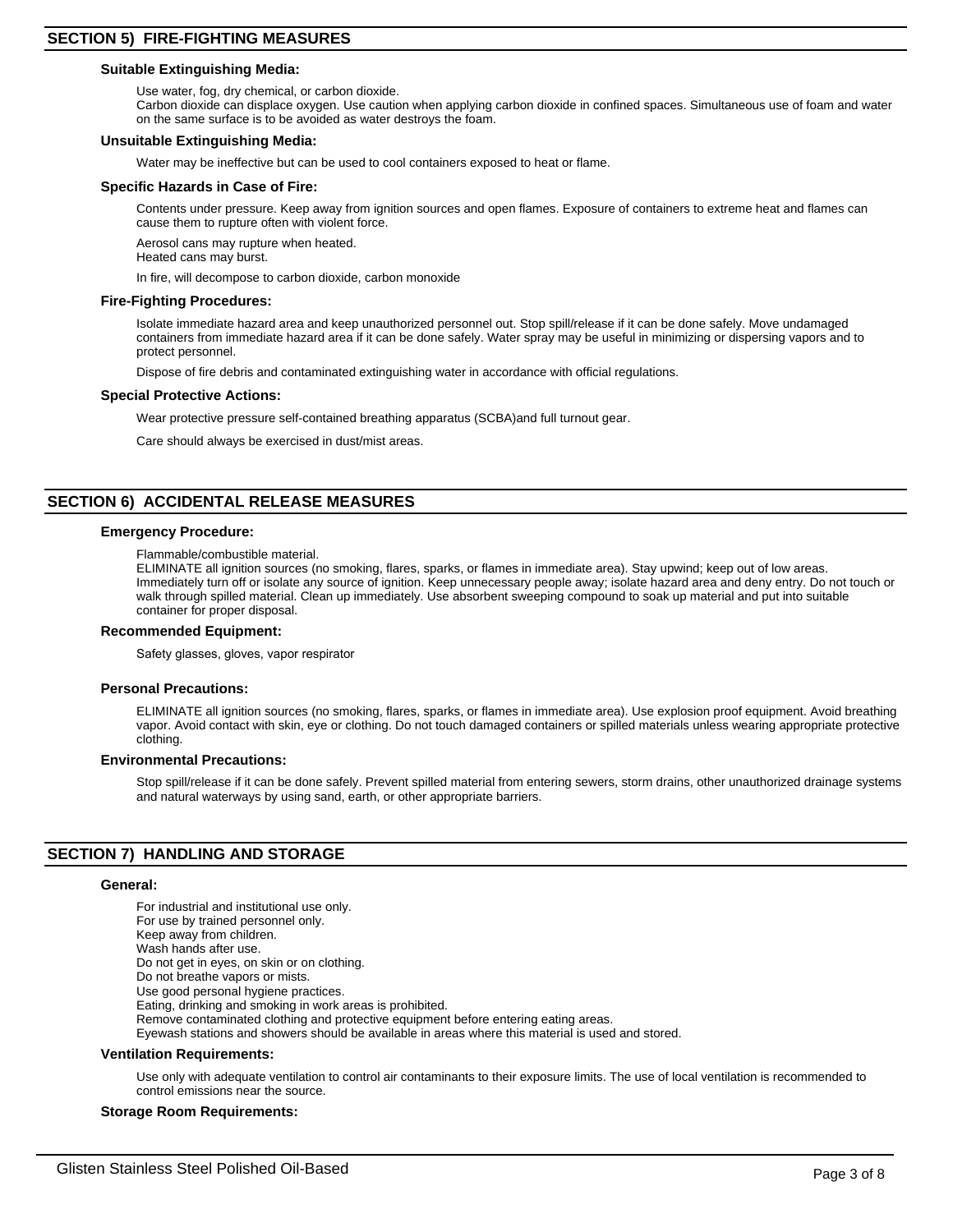Keep container(s) tightly closed and properly labeled. Store in cool, dry, well-ventilated areas away from heat, direct sunlight and incompatibilities. Store in approved containers and protect against physical damage. Keep containers securely sealed when not in use. Indoor storage should meet OSHA standards and appropriate fire codes. Containers that have been opened must be carefully resealed to prevent leakage. Empty container retain residue and may be dangerous.

Do not cut, drill, grind, weld, or perform similar operations on or near containers. Do not pressurize containers to empty them. Ground all structures, transfer containers and equipment to conform to the national electrical code. Use procedures that prevent static electrical sparks. Static electricity may accumulate and create a fire hazard.

Store at temperatures below 120°F.

# **SECTION 8) EXPOSURE CONTROLS, PERSONAL PROTECTION**

# **Eye Protection:**

Chemical goggles, safety glasses with side shields or vented/splash proof goggles. Contact lenses may absorb irritants. Particles may adhere to lenses and cause corneal damage.

# **Skin Protection:**

Wear gloves, long sleeved shirt, long pants and other protective clothing as required to minimize skin contact.

Use of gloves approved to relevant standards made from the following materials may provide suitable chemical protection: PVC, neoprene or nitrile rubber gloves. Suitability and durability of a glove is dependent on usage, e.g. frequency and duration of contact, chemical resistance of glove material, glove thickness, dexterity. Always seek advice from glove suppliers. Contaminated gloves should be replaced. Chemical-resistant clothing is recommended to avoid prolonged contact. Avoid unnecessary skin contact.

## **Respiratory Protection:**

If engineering controls do not maintain airborne concentrations to a level which is adequate to protect worker, a respiratory protection program that meets or is equivalent to OSHA 29 CFR 1910.134 and ANSI Z88.2 should be followed. Check with respiratory protective equipment suppliers. Where air-filtering respirators are suitable, select an appropriate combination of mask and filter. Select a filter suitable for combined particulate/organic gases and vapors.

When spraying more than one half can continuously or more than one can consecutively, use NIOSH approved respirator.

| <b>Chemical Name</b>                                   | <b>OSHA</b><br>TWA<br>(ppm) | <b>OSHA</b><br>TWA<br>(mg/m3) | <b>OSHA</b><br><b>STEL</b><br>(ppm) | <b>OSHA</b><br><b>STEL</b><br>(mg/m3) | OSHA-<br>Tables-<br>Z1,2,3 | <b>OSHA</b><br>Carcinogen | <b>OSHA</b><br><b>Skin</b><br>designation | <b>NIOSH</b><br>TWA<br>(ppm) | <b>NIOSH</b><br>TWA<br>(mg/m3) | <b>NIOSH</b><br><b>STEL</b><br>(ppm) | <b>NIOSH</b><br><b>STEL</b><br>(mg/m3) | <b>NIOSH</b><br>Carcinogen |
|--------------------------------------------------------|-----------------------------|-------------------------------|-------------------------------------|---------------------------------------|----------------------------|---------------------------|-------------------------------------------|------------------------------|--------------------------------|--------------------------------------|----------------------------------------|----------------------------|
| <b>BUTANE</b>                                          |                             |                               |                                     |                                       |                            |                           |                                           | 800                          | 1900                           |                                      |                                        |                            |
| <b>ISOBUTANE</b>                                       |                             |                               |                                     |                                       |                            |                           |                                           | 800                          | 1900                           |                                      |                                        |                            |
| <b>ISOPARAFFINIC</b><br>PETROLEUM<br><b>DISTILLATE</b> | 500                         | 2000                          |                                     |                                       |                            |                           |                                           |                              |                                |                                      |                                        |                            |
| <b>METHYL ACETATE</b>                                  | 200                         | 610                           |                                     |                                       |                            |                           |                                           | 200                          | 610                            | 250                                  | 760                                    |                            |
| <b>PROPANE</b>                                         | 1000                        | 1800                          |                                     |                                       |                            |                           |                                           | 1000                         | 1800                           |                                      |                                        |                            |

| <b>Chemical Name</b>                                   | ACGIH<br><b>TWA</b><br>(ppm)                       | <b>ACGIH</b><br><b>TWA</b><br>(mg/m3) | <b>ACGIH</b><br><b>STEL</b><br>(ppm) | <b>ACGIH</b><br><b>STEL</b><br>(mg/m3) |
|--------------------------------------------------------|----------------------------------------------------|---------------------------------------|--------------------------------------|----------------------------------------|
| <b>BUTANE</b>                                          | 1000                                               |                                       |                                      |                                        |
| <b>ISOBUTANE</b>                                       | 1000                                               |                                       |                                      |                                        |
| <b>ISOPARAFFINIC</b><br>PETROLEUM<br><b>DISTILLATE</b> |                                                    |                                       |                                      |                                        |
| METHYL ACETATE                                         | 200                                                | 606                                   | 250                                  | 757                                    |
| <b>PROPANE</b>                                         | See<br>Appendix<br>F: Minimal<br>Oxygen<br>Content |                                       |                                      |                                        |

# **SECTION 9) PHYSICAL AND CHEMICAL PROPERTIES**

## **Physical and Chemical Properties**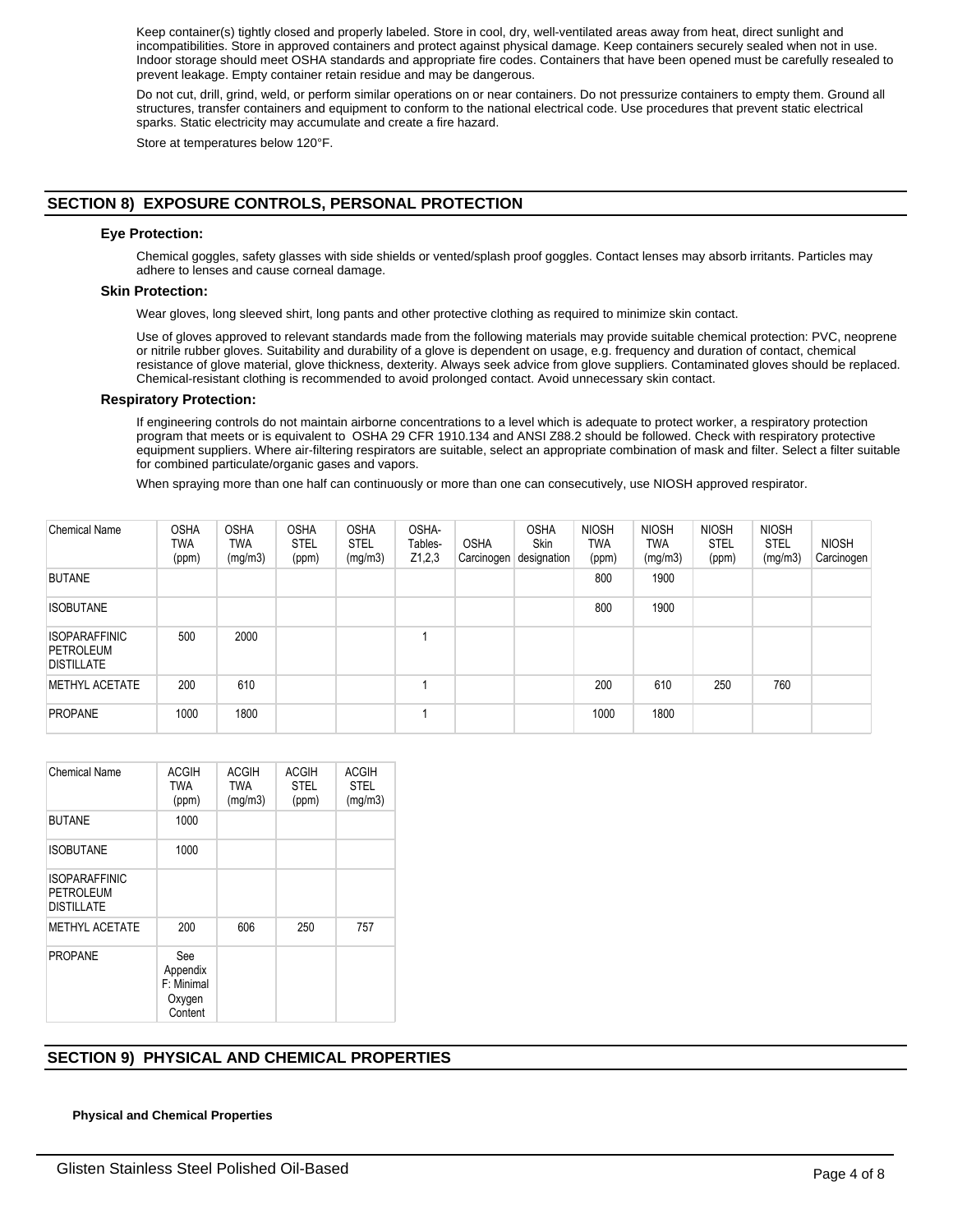| Density                      | 5.83350 lb/gal         |
|------------------------------|------------------------|
| Density VOC                  | 1.72088 lb/gal         |
| % VOC                        | 29.50000%              |
| <b>VOC Actual</b>            | 1.72088 lb/gal         |
| <b>VOC Actual</b>            | 206.21341 g/l          |
| <b>VOC Regulatory</b>        | 1.72088 lb/gal         |
| <b>VOC Regulatory</b>        | 206.21341 g/l          |
| Appearance                   | N.A.                   |
| Odor Threshold               | N.A.                   |
| <b>Odor Description</b>      | N.A.                   |
| pH                           | N.A.                   |
| <b>Water Solubility</b>      | N.A.                   |
| Flammability                 | Flashpoint below 73 °F |
| Flash Point Symbol           | N.A.                   |
| <b>Flash Point</b>           | N.A.                   |
| Viscosity                    | N.A.                   |
| Lower Explosion Level        | N.A.                   |
| <b>Upper Explosion Level</b> | N.A.                   |
| <b>Melting Point</b>         | N.A.                   |
| Vapor Density                | Slower than ether      |
| <b>Freezing Point</b>        | N.A.                   |
| Low Boiling Point            | N.A.                   |
| High Boiling Point           | N.A.                   |
| Decomposition Pt             | N.A.                   |
| Auto Ignition Temp           | N.A.                   |
| <b>Evaporation Rate</b>      | Slower than ether      |

# **SECTION 10) STABILITY AND REACTIVITY**

# **Stability:**

Stable.

# **Conditions to Avoid:**

High temperatures.

# **Incompatible Materials:**

None known.

# **Hazardous Reactions/Polymerization:**

Will not occur.

# **Hazardous Decomposition Products:**

In fire, will decompose to carbon dioxide, carbon monoxide.

# **SECTION 11) TOXICOLOGICAL INFORMATION**

# **Skin Corrosion/Irritation:**

Overexposure will cause defatting of skin.

## **Serious Eye Damage/Irritation:**

Overexposure will cause redness and burning sensation.

# **Carcinogenicity:**

No data available

# **Germ Cell Mutagenicity:**

No data available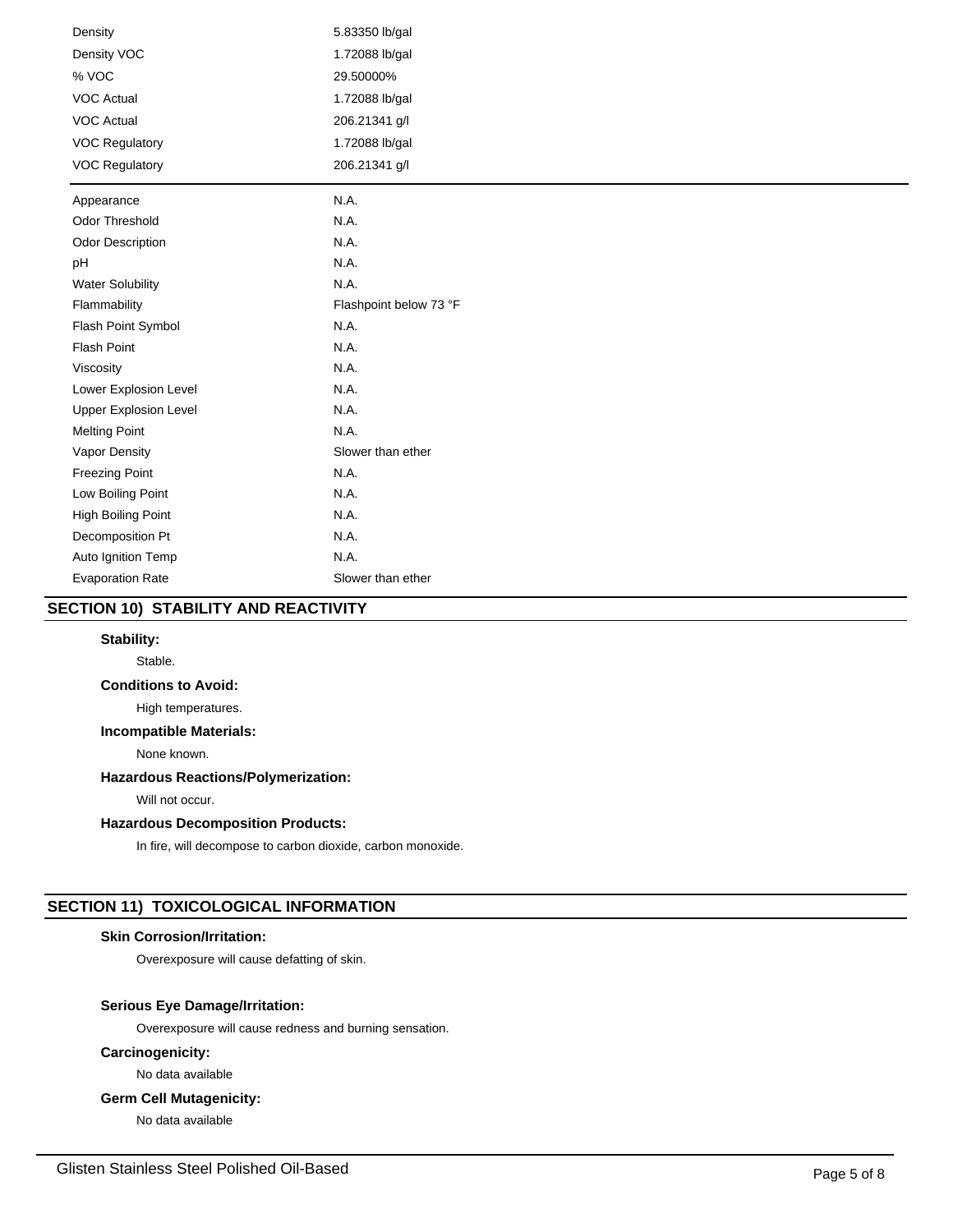## **Reproductive Toxicity:**

No data available

## **Respiratory/Skin Sensitization:**

No data available

## **Specific Target Organ Toxicity - Single Exposure:**

May cause drowsiness or dizziness

## **Specific Target Organ Toxicity - Repeated Exposure:**

No data available

## **Aspiration Hazard:**

May be fatal if swallowed and enters airways

## **Acute Toxicity:**

Inhalation: effect of overexposure include irritation of respiratory tract, headache, dizziness, nausea, and loss of coordination. Extreme overexposure may result in unconsciousness and possibly death.

#### 0000079-20-9 METHYL ACETATE

LC50 (rat): 16000-32000 ppm (4-hour exposure) (9)

LD50 (oral, rat): greater than 5000 mg/kg (4) LD50 (oral, rabbit): 3700 mg/kg (cited as 50 millimols/kg) (10) LD50 (skin, rabbit): greater than 5000 mg/kg (4)

0000075-28-5 ISOBUTANE

LC50 (mouse, inhalation): 520,000 ppm (52%); 2-hour exposure.(4)

## 0000106-97-8 BUTANE

LC50 (mouse): 202000 ppm (481000 mg/m3) (4-hour exposure); cited as 680 mg/L (2-hour exposure) (9) LC50 (rat): 276000 ppm (658000 mg/m3) (4-hour exposure); cited as 658 mg/L (4- hour exposure) (9)

# **SECTION 12) ECOLOGICAL INFORMATION**

## **Toxicity:**

No data available.

#### **Persistence and Degradability:**

No data available.

**Bio-Accumulative Potential:**

# No data available.

## **Mobility in Soil:**

No data available.

## **Other Adverse Effects:**

No data available.

## Bio-accumulative Potential

0064742-47-8 ISOPARAFFINIC PETROLEUM DISTILLATE

Contains constituents with the potential to bio accumulate.

## Mobility in Soil

## 0064742-47-8 ISOPARAFFINIC PETROLEUM DISTILLATE

Floats on water. Contains volatile constituents. Evaporates within a day from water or soil surfaces. Large volumes may penetrate soil and could contaminate groundwater.

## Persistence and Degradability

0064742-47-8 ISOPARAFFINIC PETROLEUM DISTILLATE

Expected to be inherently biodegradable. The volatile constituents will oxidize rapidly by photochemical reactions in air.

# **SECTION 13) DISPOSAL CONSIDERATIONS**

## **Water Disposal:**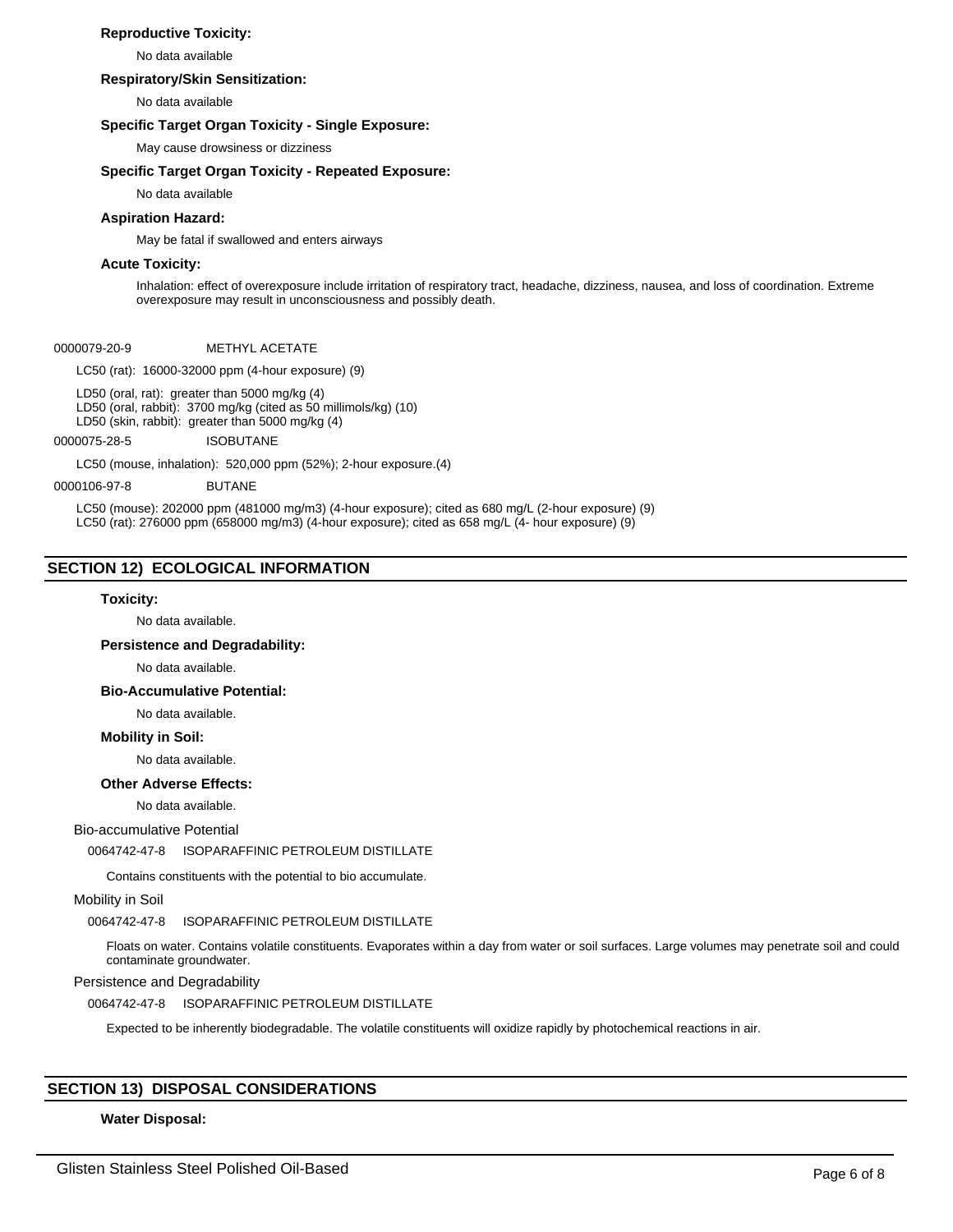Under RCRA, it is the responsibility of the user of the product, to determine at the time of disposal whether the product meets RCRA criteria for hazardous waste. Waste management should be in full compliance with federal, state, and local laws.

Empty containers retain product residue which may exhibit hazards of material, therefore do not pressurize, cut, glaze, weld or use for any other purposes. Return drums to reclamation centers for proper cleaning and reuse.

# **SECTION 14) TRANSPORT INFORMATION**

## **U.S. DOT Information:**

Consumer Commodity, ORM-D

## **IMDG Information:**

Consumer Commodity, ORM-D

## **IATA Information:**

Consumer Commodity, ORM-D

# **SECTION 15) REGULATORY INFORMATION**

| CAS              | <b>Chemical Name</b>                                | % By Weight | <b>Requlation List</b>                  |
|------------------|-----------------------------------------------------|-------------|-----------------------------------------|
| 0000074-98-6     | <b>PROPANE</b>                                      |             | 9% - 20% SARA312, VOC TSCA, ACGIH, OSHA |
| 0000075-28-5     | <b>ISOBUTANE</b>                                    |             | 2% - 5% SARA312, VOC, TSCA, ACGIH       |
| 0000079-20-9     | <b>METHYL ACETATE</b>                               |             | 3% - 7% SARA312, TSCA, ACGIH, OSHA      |
| 0000106-97-8     | <b>BUTANE</b>                                       |             | 5% - 11% SARA312, VOC TSCA, ACGIH       |
| 0008042-47-5     | MINERAL OIL. SLAB OIL                               |             | 6% - 12% SARA312.TSCA                   |
| 0064742-47-8     | <b>ISOPARAFFINIC</b><br><b>PETROLEUM DISTILLATE</b> |             | 35% - 63% SARA312, VOC TSCA, OSHA       |
| . = . = <i>.</i> | ____ _________                                      |             |                                         |

# **SECTION 16) OTHER INFORMATION**

## **Glossary:**

\* There are points of differences between OSHA GHS and UN GHS. In 90% of the categories, they can be used interchangeably, but for the Skin Corrosion/Irritant Category and the Specific Target Organ Toxicity (Single and Repeated Exposure) Categories. In these cases, our system will say UN GHS.

ACGIH- American Conference of Governmental Industrial Hygienists; ANSI- American National Standards Institute; Canadian TDG-Canadian Transportation of Dangerous Goods; CAS- Chemical Abstract Service; Chemtrec- Chemical Transportation Emergency Center (US); CHIP- Chemical Hazard Information and Packaging; DSL- Domestic Substances List; EC- Equivalent Concentration; EH40 (UK)- HSE Guidance Note EH40 Occupational Exposure Limits; EPCRA- Emergency Planning and Community Right-To-Know Act; ESL- Effects screening levels; HMIS- Hazardous Material Information Service; LC- Lethal Concentration; LD- Lethal Dose; NFPA- National Fire Protection Association; OEL- Occupational Exposure Limits; OSHA- Occupational Safety and Health Administration, US Department of Labor; PEL- Permissible Exposure Limit; SARA (Title III)- Superfund Amendments and Reauthorization Act; SARA 313- Superfund Amendments and Reauthorization Act, Section 313; SCBA- Self-Contained Breathing Apparatus; STEL- Short Term Exposure Limit; TCEQ - Texas Commission on Environmental Quality; TLV- Threshold Limit Value; TSCA- Toxic Substances Control Act Public Law 94-469; TWA - Time Weighted Value; US DOT- US Department of Transportation; WHMIS- Workplace Hazardous Materials Information System.

3 1 B 0 **HMIS NFPA** 3 1  $\times$  0 **Chronic :**